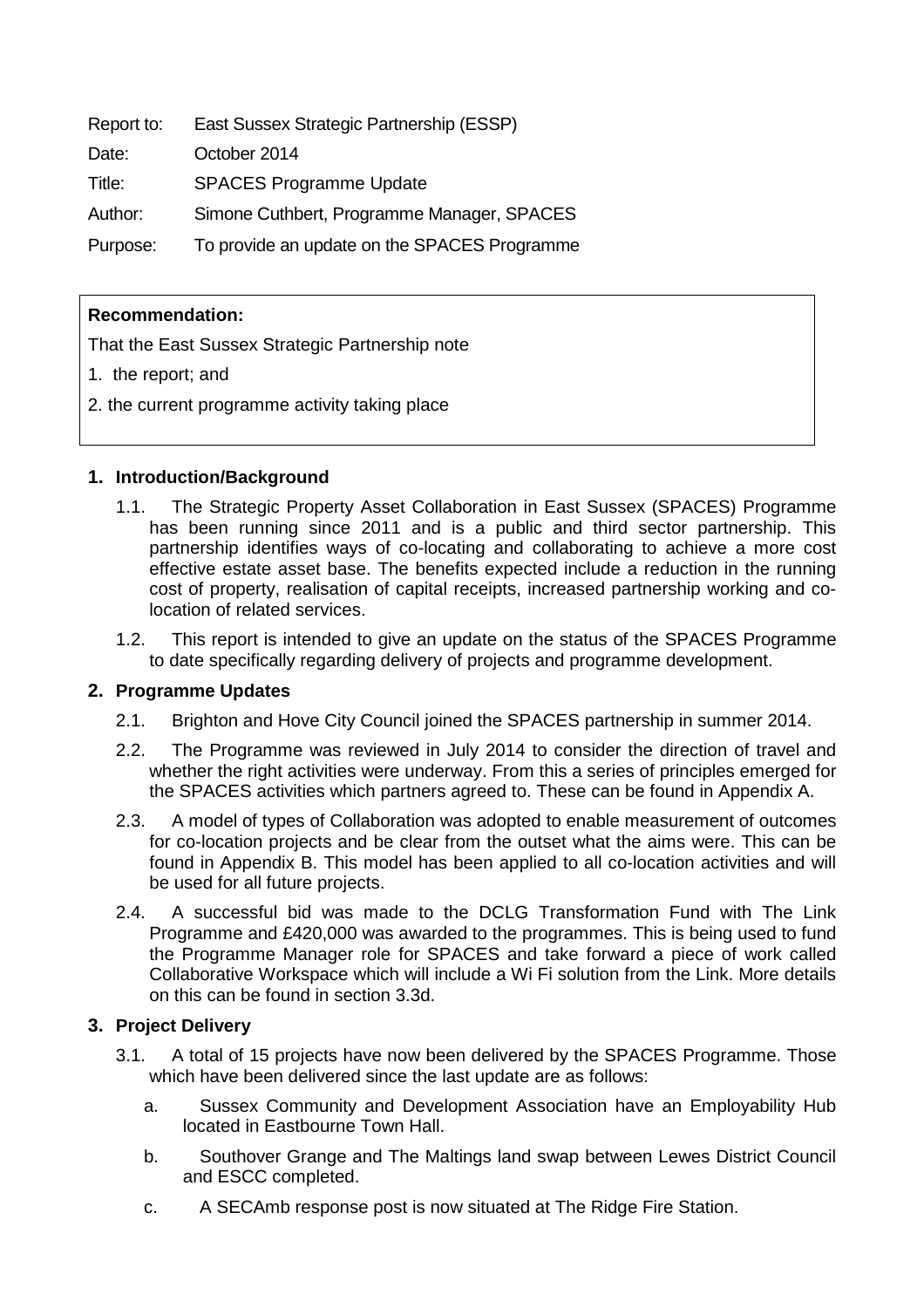- d. An Estates Management Support Contract has been jointly procured between ESCC and Rother District Council and is open to other partners to buy from should they choose to use it.
- 3.2. A further 21 opportunities have been identified and are being developed into projects for delivery. They include:
	- a. Job Centre Plus co-locating with Rother District Council in Bexhill in Spring 2015.
	- b. A SECAmb response post being situated at ESCC's Ropemakers park in Hailsham. Heads of Terms are being considered for this.
	- c. Newhaven Fire Station Development continues with ESFRS, Lewes District Council and Sussex Police planning to share accommodation through developing a derelict site in Newhaven Town. Expected delivery late 2015.
- 3.3. As well as co-location projects, other SPACES activity is underway as follows:
	- a. The SPACES Procurement Group have been considering energy and are benchmarking their costs against the routes to market to identify whether economies of scale can be realised. The outcome of this activity is expected late 2014.
	- b. The Emergency Services Fleet activity started within SPACES was passed to the Blue Light Collaboration team who are taking this forward to identifying cost savings that can be realised. This will not be reported via SPACES in future.
	- c. A physical Document Storage Solution is being designed by ESCC to enable other partners to use the facilities at Ropemaker Park, bringing down the cost of storage to the public purse. This is being developed with input from a number of SPACES partners including Sussex Police and Wealden District Council. West Sussex County Council is also engaged in this work.
	- d. The Collaborative Workspace Project is being developed to consider shared hot desk and touch down spaces across East Sussex and Brighton and Hove for all public sector partners. This is in early stages but intends to provide shared space in geographical hot spots across the county.
	- e. The partners have agreed to use e-Pims, the Government estates database to share information on property. All partners have signed up to undertaking this work and their progress is being monitored to jointly develop the database to make it a useful tool for the partners over time in identifying meeting rooms, underutilised buildings and hot desk points.
	- f. A first meeting of Customer Contact colleagues across the SPACES partners took place. The group have identified a number of activities that could be jointly progressed considering face to face, online transaction, telephone and written communications and now intend to prioritise these.

### **4. Next steps**

- 4.1. To continue to match space needs and space available between partners and have oversight of the co-location projects being delivered
- 4.2. To develop the Collaborative Workspace project to a pilot activity
- 4.3. To finalise the energy benchmarking activity and identify any savings that can be made
- 4.4. To finalise the document management solution for partners including processes and cost models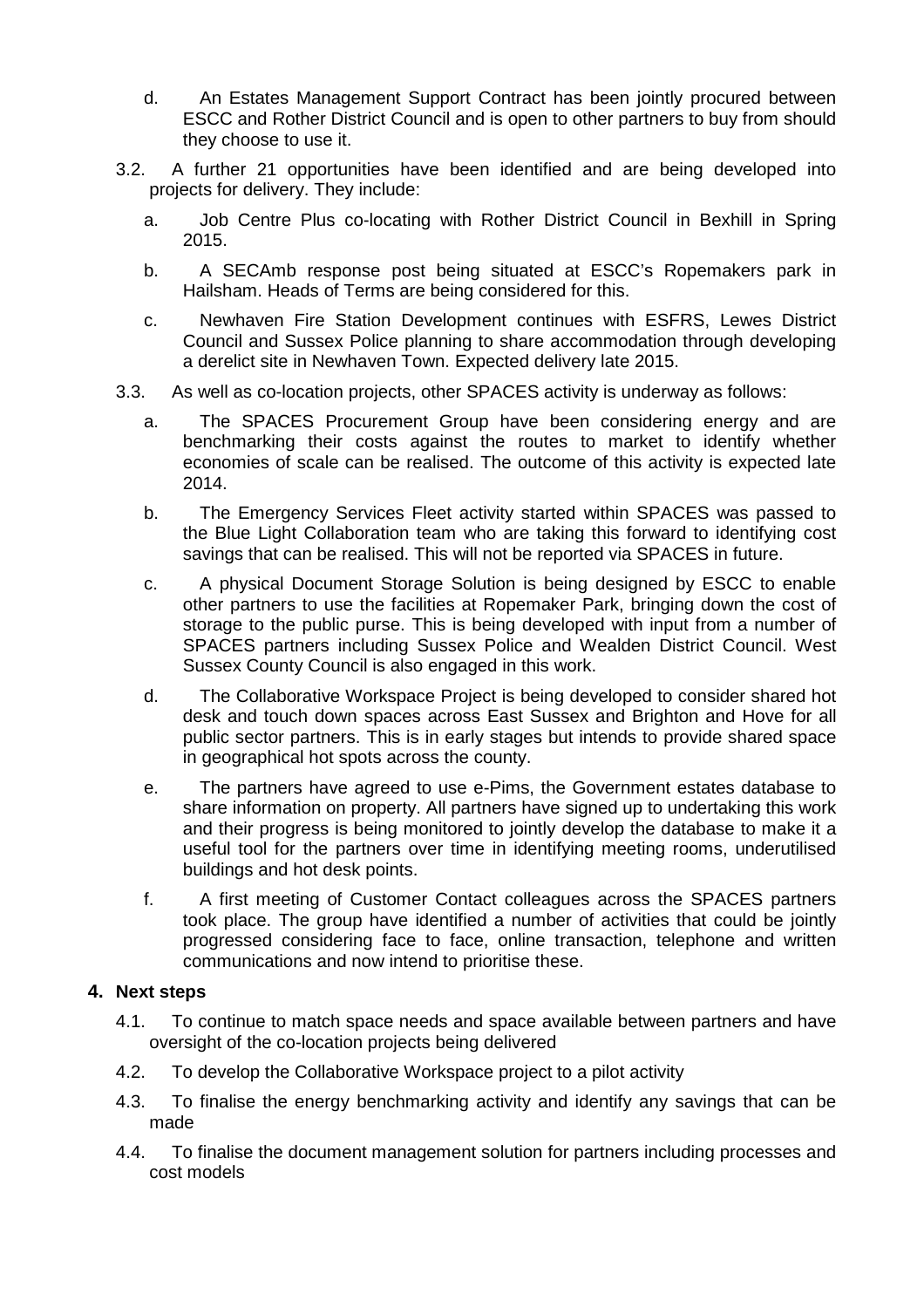# **Appendix A – Principles agreed by SPACES partners**

- a) The highest appropriate level of collaboration will always be aimed for (this is based on the 4 steps of collaboration model)
- b) We will aim for all staff to be able to work from hot desk locations provided by self or partners (there will be exceptions to this which will be explored to understand whether they can be designed out or are true exceptions)
- c) All partners will have an asset management strategy (or equivalent document) and this strategy will reference SPACES and how the strategy aligns with SPACES in support of the Principles agreed by SPACEs Board.
- d) All partners will have an IT Strategy and this will reference The Link and how the strategy enables the partner to work with The Link to enable co-location and maximise the opportunities for data sharing in order to provide joined up and integrated services to customers
- e) Every organisation will either: have the link network and integrated communications or; identify when they will switch to the link or; identify how their solution of legacy or choice will work with the link. This means a business case will be generated for both network and integrated communications for all partners to explore the right way forward
- f) Where charges between partners need to be applied, to ensure consistency and sustainability, they will be capped at market rent. Where cost sharing would result in lower charges, this will be the adopted model. Activity to agree the charges will be undertaken in a transparent, open book fashion with a view of the overall cost to the public purse of any potential outcomes.
- g) Where a SPACES member is making decisions through their asset management strategy on building disposal or change of use they will communicate and engage with the SPACES Board to ensure that all opportunities for partner working and a public sector narrative are identified
- h) Asset Management performance information will be maintained and up to date and share within SPACES (via e-Pims) to ensure there is a strong value for money driven utilisation of the whole estate
- i) Any refurbishment or new office space created will be designed for flexible and potentially shared use. Once the Collaborative Workspace design has been established this will be the model adopted
- h) Agreements to share/licence space to be referred to each organisation's estates and facilities function, with appropriate approvals required as per organisational corporate governance to avoid ad hoc / opportunistic use of premises hindering strategic plans for the estate
- i) To measure the gross value added (GVA) contribution to the economy from SPACES Projects as appropriate